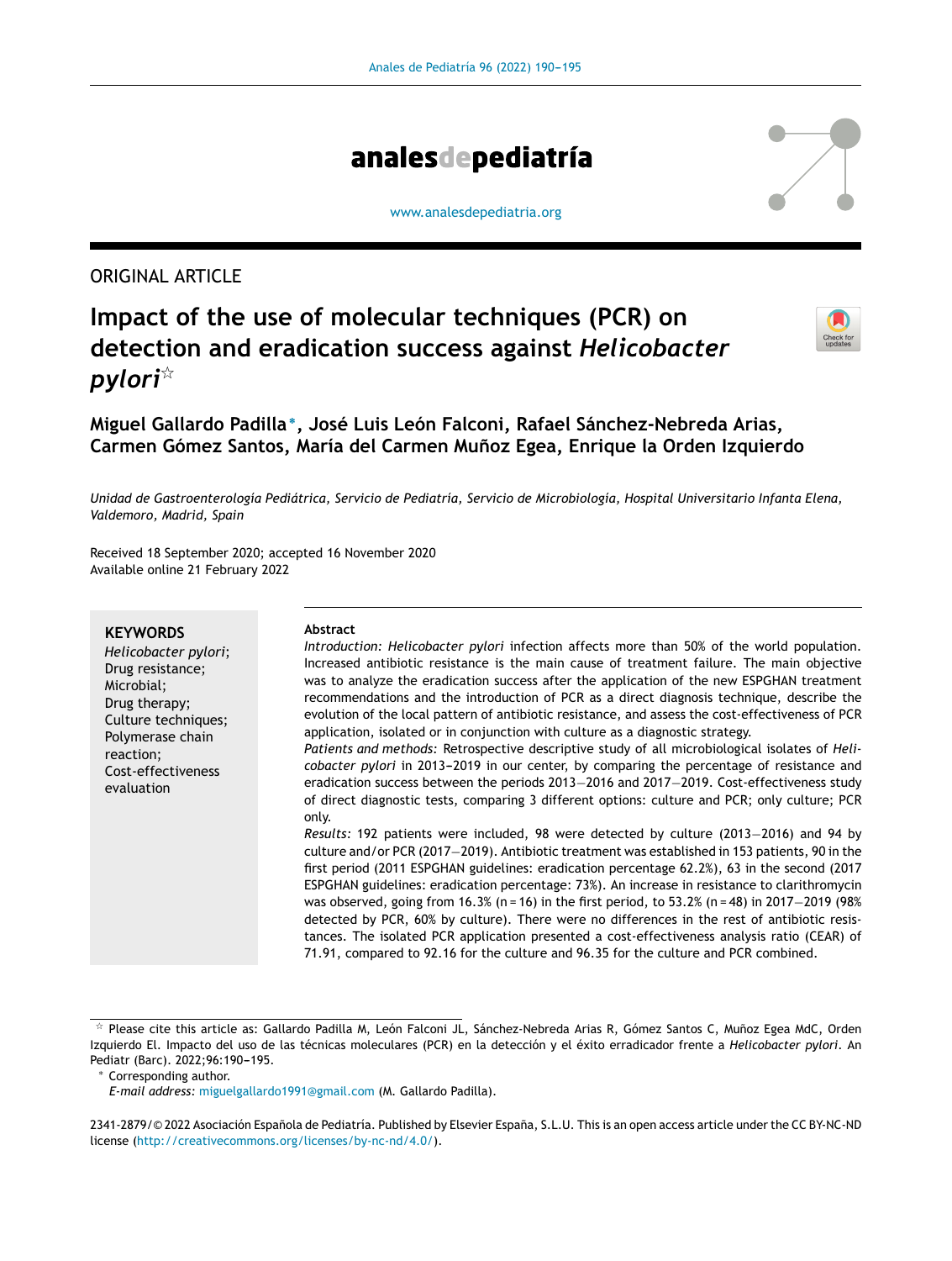*Conclusions:* The application of the ESPGHAN 2017 guidelines achieved greater eradication success, although less than that observed in previous publications, without reaching the target of at least 90%. An increase in resistance to macrolides was observed, without being able to discriminate whether it is a real increase or a greater diagnostic sensitivity of molecular techniques, with the isolated request for PCR being the most cost-effective strategy.

© 2022 Asociación Española de Pediatría. Published by Elsevier España, S.L.U. This is an open access article under the CC BY-NC-ND license ([http://creativecommons.org/licenses/by-nc-nd/](http://creativecommons.org/licenses/by-nc-nd/4.0/)  $4.0/$ ).

### **Impacto del uso de las técnicas moleculares (PCR) en la detección y el éxito erradicador frente a** *Helicobacter pylori*

#### **Resumen**

*Introducción:* La infección por *Helicobacter pylori* afecta a más del 50% de la población mundial. El aumento en las resistencias antibióticas es la principal causa del fracaso del tratamiento. El objetivo principal fue analizar el éxito erradicador tras la aplicación de las nuevas recomendaciones de tratamiento ESPGHAN e introducción de la PCR como técnica de diagnóstico directo, describir la evolución del patrón local de resistencias antibióticas y valorar el coste-efectividad de la aplicación de la PCR aislada o en conjunto con el cultivo como estrategia diagnóstica.

*Pacientes y métodos:* Estudio descriptivo retrospectivo del total de aislamientos microbiológicos de *Helicobacter pylori* entre 2013-2019 en nuestro centro, mediante comparación del porcentaje de resistencias y éxito erradicador entre los periodos 2013−2016 y 2017−2019. Estudio de coste-efectividad de las pruebas de diagnóstico directo, comparando 3 opciones distintas: cultivo y PCR; solo cultivo; solo PCR.

*Resultados:* Se incluyeron 192 pacientes, 98 fueron detectados por cultivo (2013−2016) y 94 por cultivo y/o PCR (2017−2019). Se instauró tratamiento antibiótico en 153 pacientes, 90 en el primer periodo (pautas ESPGHAN 2011: porcentaje erradicación 62.2%), 63 en el segundo (pautas ESPGHAN 2017: porcentaje erradicación: 73%). Se observó un aumento en las resistencias a claritromicina, pasando de un 16.3% (n = 16) en el primer periodo, a un 53.2% (n = 48) entre 2017−2019 (98% detectadas por PCR, 60% por cultivo). No hubo diferencias en el resto de resistencias antibióticas. La solicitud aislada de la PCR presentó un ratio de análisis de costeefectividad (CEAR) de 71.91, en comparación con un 92,16 del cultivo y un 96.35 del cultivo y la PCR de forma conjunta.

*Conclusiones:* La aplicación de las pautas ESPGHAN 2017 consiguió un mayor éxito de erradicación, aunque menor que lo observado en publicaciones previas, sin llegar al objetivo marcado de al menos un 90%. Se observó un incremento en las resistencias a macrólidos, sin poder discriminar si se trata de un aumento real o de una mayor sensibilidad diagnóstica de las técnicas moleculares, siendo la solicitud aislada de la PCR la estrategia más coste efectiva.

 $© 2022 Asociación Española de Pediatría. Publicado por Elsevier España, S.L.U. Este es un$ artículo Open Access bajo la licencia CC BY-NC-ND [\(http://creativecommons.org/licenses/by](http://creativecommons.org/licenses/by-nc-nd/4.0/)[nc-nd/4.0/](http://creativecommons.org/licenses/by-nc-nd/4.0/)).

# **Introduction**

More than half of the global population has been colonised by *Helicobacter pylori*, with a total of 4.4 billion infected individuals worldwide. $1,2$  In the healthy paediatric population, the seroprevalence is nearly 33% overall, and as high as 40% in developing countries.<sup>3</sup> [T](#page-5-0)he infection is usually asymptomatic, although up to 13% of affected individuals may experience complications in the form of peptic ulcers and,  $4.5$ in exceptional cases, gastric cancer or mucosa-associated lymphoid tissue (MALT) lymphoma.<sup>[6](#page-5-0)</sup> In 2017, the European Society for Paediatric Gastroenterology Hepatology and Nutrition (ESPGHAN) published the latest recommendations for treatment of *H. pylori* infection.[7](#page-5-0)

The prevalence of drug-resistant *H. pylori* strains has increased in recent decades. Based on different studies, the prevalence of resistance to clarithromycin in Europe ranges between 17.5% and  $49\%,^4$  $49\%,^4$  with the highest prevalence found in southern countries such as Spain or Portugal  $(32\% - 49\%)$ .<sup>[8,9](#page-5-0)</sup> On the other hand, the prevalence of metronidazole in Europe and the United States ranges between 20% and 40%, while the resistance to ampicillin does not exceed 2.5%. $10,11$  Some of the possible causes of this increase include the massive use of antibiotics in the general population $12,13$ and the prescription of empiric antibiotherapy not guided by antibiotic susceptibility test results (''test and treat'' strategy).<sup>[14](#page-5-0)</sup>

Culture of a gastric mucosa biopsy specimen is the gold standard for diagnosis, with a sensitivity of 50%-90% and a

#### **PALABRAS CLAVE**

*Helicobacter pylori*; Resistencia a medicamentos; Tratamiento farmacológico; Técnicas de cultivo; Reacción en cadena de la polimerasa; Evaluación de costo-efectividad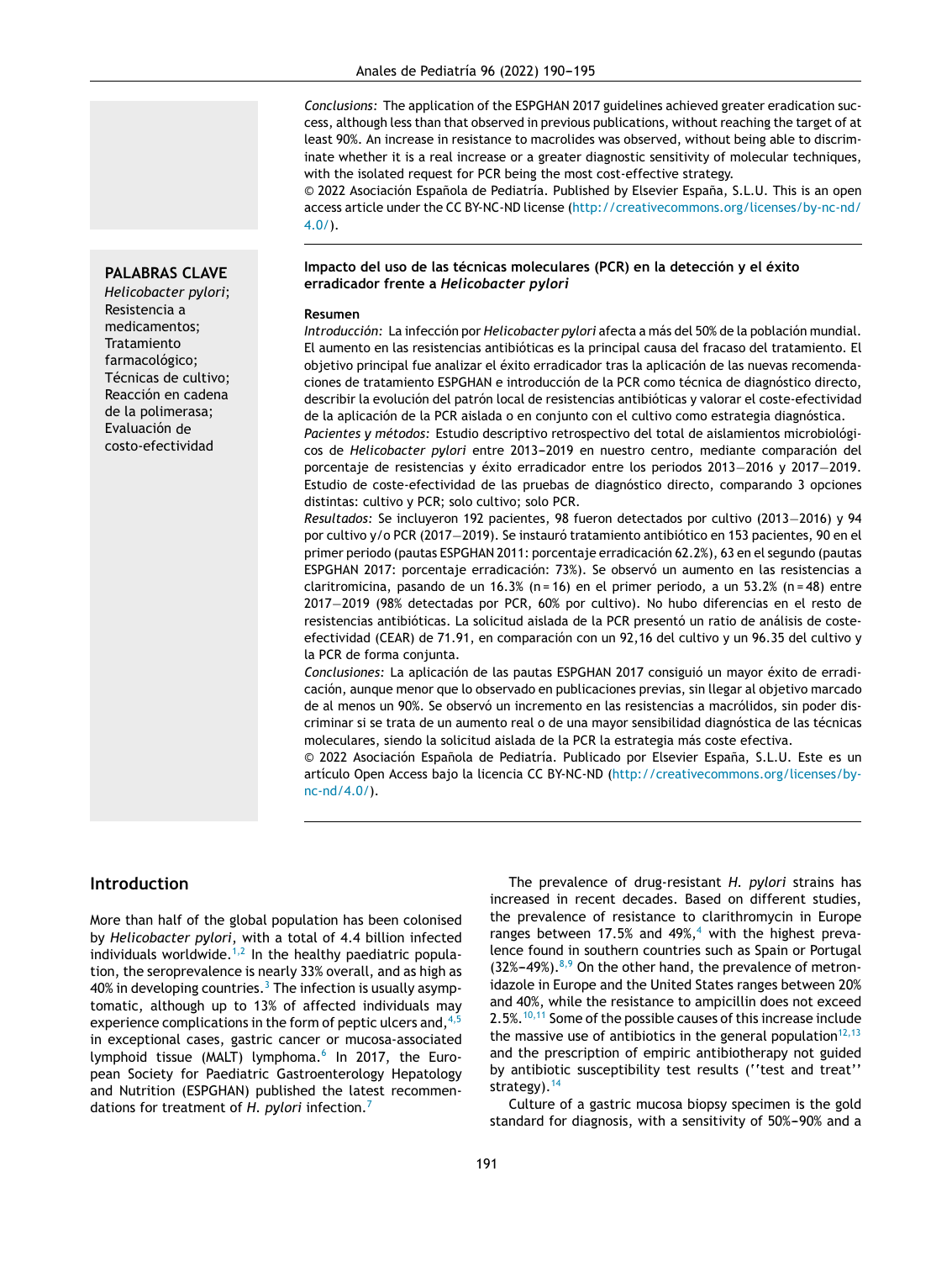specificity of nearly 100%, which has led to the detection of resistance to 5 different antibacterial groups.<sup>[15,16](#page-5-0)</sup> Molecular techniques, such as polymerase chain reaction (PCR), detect a greater number of cases of drug resistance due to their greater sensitivity and specificity (>95%), although currently they only apply to macrolides and fluoroquinolones.<sup>17-19</sup>

# **Objectives**

The primary objective of our study was to assess the rate of successful eradication after the implementation of the updated ESPGHAN treatment recommendations and the introduction of diagnosis directly by PCR since 201[7](#page-5-0)<sup>7</sup> compared to the outcomes obtained with the previous recommendations from  $2011^{20}$  $2011^{20}$  and the exclusive use of conventional culture for diagnosis.

The secondary objectives were to describe local trends in antibiotic resistance between 2013 and 2019 and to assess the cost-effectiveness of the use of PCR in isolation or combined with culture for diagnosis.

### **Sample and methods**

We conducted a retrospective and descriptive study of all the *H. pylori* cases identified through testing of gastric mucosa specimens by culture or PCR in patients aged 16 years *naïve* to treatment between 2013 and 2019. We assessed 2 periods (2013−2016 and 2017−2019) based on the introduction of PCR as a diagnostic method $17,18$  and the publication in 2017 of the updated treatment recommendations of the ESPHGAN.<sup>[7](#page-5-0)</sup>

We compared the proportion of successful eradication (by per protocol and intention to treat analysis) and the proportion of cases resistant to clarithromycin, metronidazole and ampicillin in each period based on the application of the recommendations published in [20](#page-5-0)11 $^{20}$  and 201[7](#page-5-0).<sup>7</sup> We made comparisons with the chi square test for independent samples and performed the statistical analysis with the software SPSS version 15. Patients did not undergo any interventions outside of the established treatment protocols, and we did not collect data on any other aspects of the patients' care.

We performed a cost-effectiveness analysis for the second group of patients (2017−2019) to assess the success of eradication therapy based on the use of each of the 3 possible diagnostic approaches. We created mathematical models to simulate real-world practice in our hospital (ordering both culture and PCR in every patient) and 2 hypothetical scenarios (ordering culture only or PCR only). The outcome of interest was the proportion of eradication achieved with each of the options. We generated 3 decision trees and calculated the cost of the direct approach of diagnostic testing (cost of culture:  $E1$  per plate,  $E24.63$ per antibiotic susceptibility test; PCR cost:  $E25$ ) to obtain the cost effectiveness ratio (CER) (total cost per case of successful eradication).

# **Results**

The study included a total of 192 patients, corresponding to 98 cases detected by culture (2013–2016) and 94 by culture or PCR (2017−2019).

Overall, 153 of the patients received antibiotherapy, 90 in the first period (ESPGHAN 2011 guidelines) and 63 in the second period (ESPGHAN 2017 guidelines). Losses to followup amounted to 7.8% of patients in the first period (*n* = 7) and 14.3% in the second period ( $n = 10$ ). The proportion of successful eradication was 62.2% (*n =* 56) in the 2013−2016 period compared to 73% (*n* = 45) in the 2017–2019 period, a difference that was statistically significant (*P <* .05) in the per-protocol analysis but not in the intention-to-treat analysis.

[Table](#page-3-0) 1 presents the results of antibiotic susceptibility testing. We found statistically significant differences in the proportion of resistance to clarithromycin between the 2 periods (16.3% [*n =* 16] in 2013−2016 vs 53.2% [*n =* 48] in 2017-2019; *P* < .05). Of all cases of clarithromycin resistance in the second period, 98% (*n =* 47) were detected by PCR and 60% (n = 29) by culture. We did not find any significant differences in the resistance to other antibiotics.

In the cost-effectiveness analysis, of the total of 107 collected samples, 13 turned out negative with both techniques, 64 were positive in both culture and PCR tests, 27 were negative in the culture and positive in the PCR test and 3 were positive in the culture and negative in the PCR test. [Fig.](#page-3-0) 1 shows the results of analysing the number of eradicated cases in the total sample, while the outcomes of the 2 hypothetical scenarios are presented in [Fig.](#page-4-0) 2 (only culture) and [Fig.](#page-4-0) 3 (only PCR). [Table](#page-3-0) 2 presents the total costs of each option. The most cost-effective strategy was the use of PCR testing alone, with a CER of 71.91 compared to 92.16 for culture and 96.35 for culture + PCR.

## **Discussion**

In the paediatric age group, the decision to treat *H. pylori* should be individualised and considered in patients that are symptomatic or have complications.<sup>[7,20](#page-5-0)</sup> Since 2011, the ESPGHAN and the North American Society for Pediatric Gastroenterology, Hepatology and Nutrition (NASPGHAN) consider antibiotic regimens lasting 7-14 days guided by antibiotic susceptibility testing or untargeted strategies like sequential therapy valid. $20$  The guidelines published in 2017 only consider regimens lasting 14 days and guided by antimi-crobial susceptibility testing acceptable.<sup>[7](#page-5-0)</sup>

In cases in which eradication is indicated, the infection should be confirmed by at least 2 direct diagnostic tests performed on specimens of gastric mucosa (direct visualization in histological exam, culture or PCR), $15-17$  avoiding the test and treat approach.<sup>[14](#page-5-0)</sup>

An analysis of data from the EuroPedHP Registry<sup>[4](#page-5-0)</sup> found a percentage of eradication for short regimens lasting 7-10 days of 75.6% compared to 85% with long regimens lasting 14 days. In our study, while the efficacy of regimens that adhered to the 2017 recommendations of the ESPGHAN<sup>7</sup> [w](#page-5-0)as greater compared to the success observed with the 2011 recommendations, $20$  the frequency of successful eradication was not as high. These differences could be explained by the smaller sample size of our study in addition to the large percentage of patients lost to follow-up. The target success rate of 90% has not been achieved at any time.<sup>[7](#page-5-0)</sup>

Antibiotic resistance is the leading cause of treatment failure in the management of infection by *H. pylori.*[11](#page-5-0) In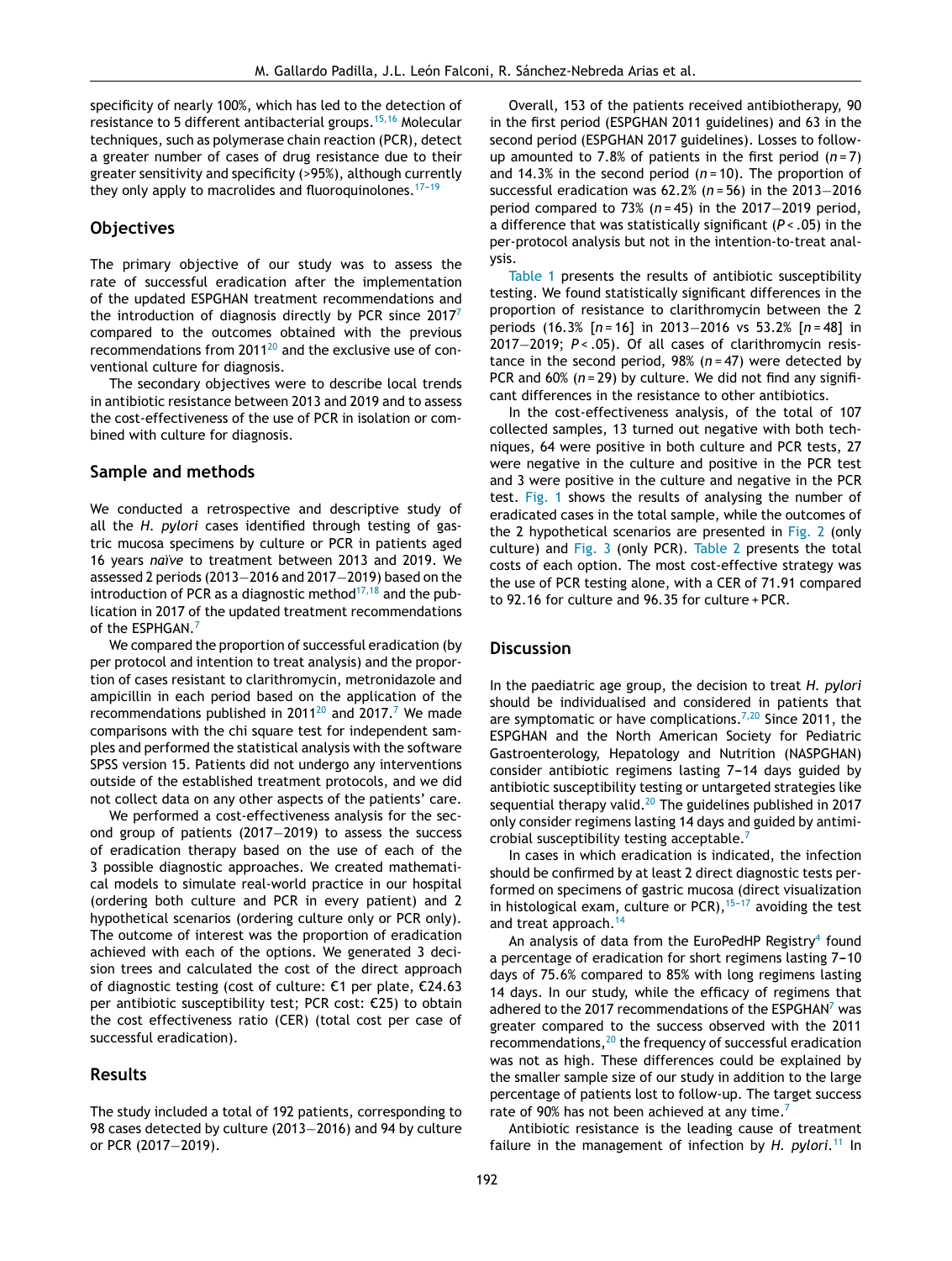<span id="page-3-0"></span>

| Table 1 | Helicobacter pylori drug resistance trends. |  |  |  |  |
|---------|---------------------------------------------|--|--|--|--|
|---------|---------------------------------------------|--|--|--|--|

|                                | $[0.2-3]2013-2016$ (n = 98) |                   | $[0.4-5]2017-2019$ (n = 94) |                  |            |
|--------------------------------|-----------------------------|-------------------|-----------------------------|------------------|------------|
|                                | Culture                     | Culture           | <b>PCR</b>                  | Total            | P          |
| Clarithromycin                 | $16.3\%$ (n = 16)           | $30.8\%$ (n = 29) | $50.5\%$ (n = 47)           | 53.2% $(n = 48)$ | $\leq .05$ |
| Metronidazole                  | $7.2\%$ (n = 7)             | $6.3\%$ (n = 6)   | 0                           | $6.3\%$ (n = 6)  | > .05      |
| Ampicillin                     | $1\%$ (n = 1)               | $1\%$ (n = 1)     | 0                           | $1\%$ (n = 1)    | > .05      |
| Clarithromycin + metronidazole | $3\%$ (n = 3)               | $2.1\%$ (n = 2)   | 0                           | $2.1\%$ (n = 2)  | > .05      |

For the first period (2013−2016), the table shows the cases of resistance identified by culture. For the second period (2017−2019), it shows the cases identified separately by culture and by PCR testing, and the cumulative cases identified with both methods.



**Figure 1** Tree diagram showing the total number of patients in who eradication was achieved with performance of both culture and PCR.

| Diagnostic strategies included in cost-effectiveness analysis.<br>Table 2 |                                |          |                    |                                            |  |  |  |
|---------------------------------------------------------------------------|--------------------------------|----------|--------------------|--------------------------------------------|--|--|--|
|                                                                           | Eradicated cases/treated cases | Cost     | Cost-effectiveness | Patients needed to treat to prevent 1 case |  |  |  |
| Culture + PCR                                                             | 46/63 (73%)                    | €4432.21 | 96.35              | 1.37                                       |  |  |  |
| Culture                                                                   | 31/63(49.2%)                   | €2857.21 | 92.16              | 2.03                                       |  |  |  |
| <b>PCR</b>                                                                | 45/63 (71.4%)                  | €3236.23 | 71.91              | 1.40                                       |  |  |  |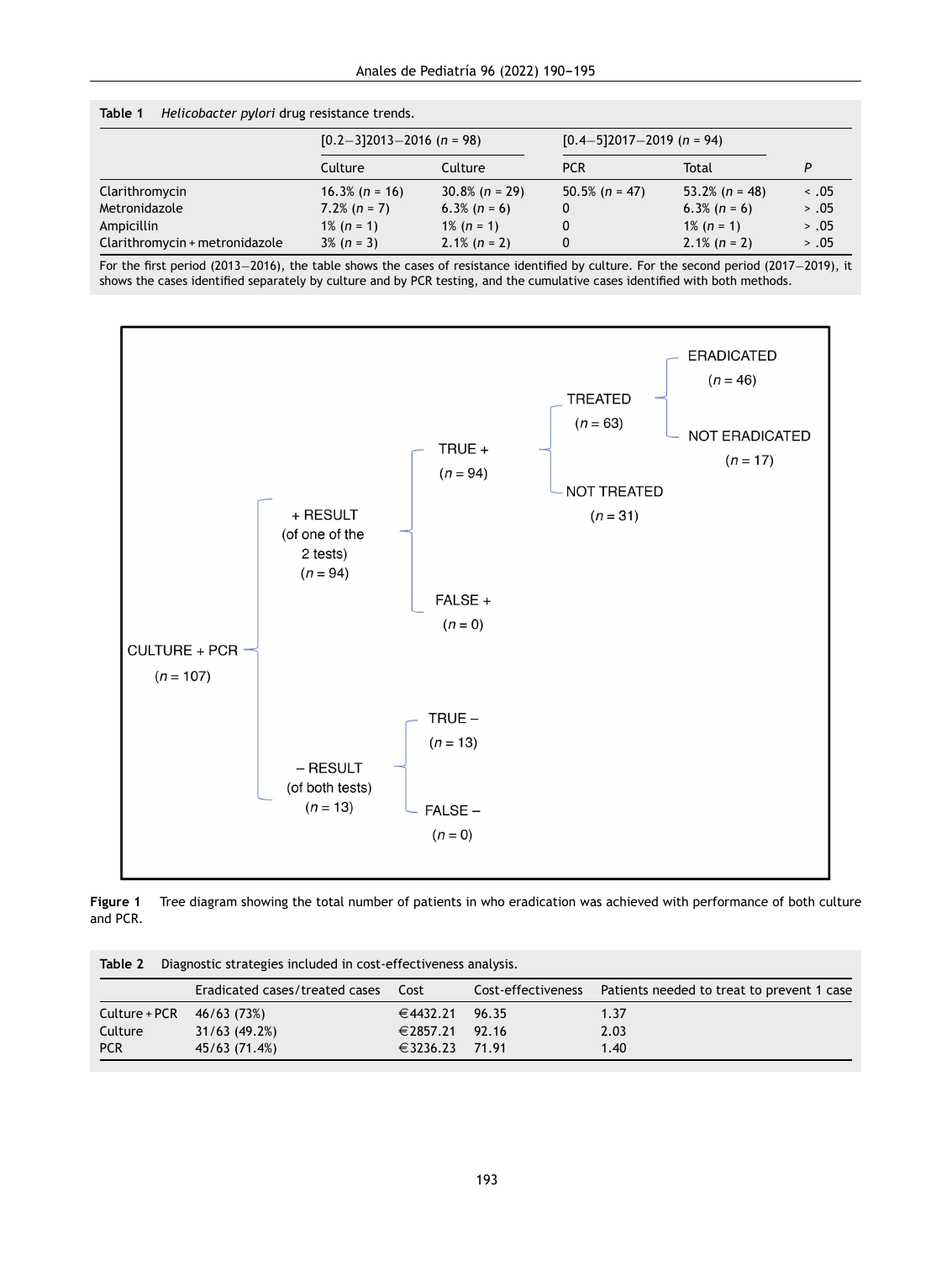<span id="page-4-0"></span>

**Figure 2** Tree diagram showing the total number of patients in who eradication was achieved with performance of culture alone for initial diagnosis.



**Figure 3** Tree diagram showing the total number of patients in which eradication was achieved with performance of PCR alone for initial diagnosis.